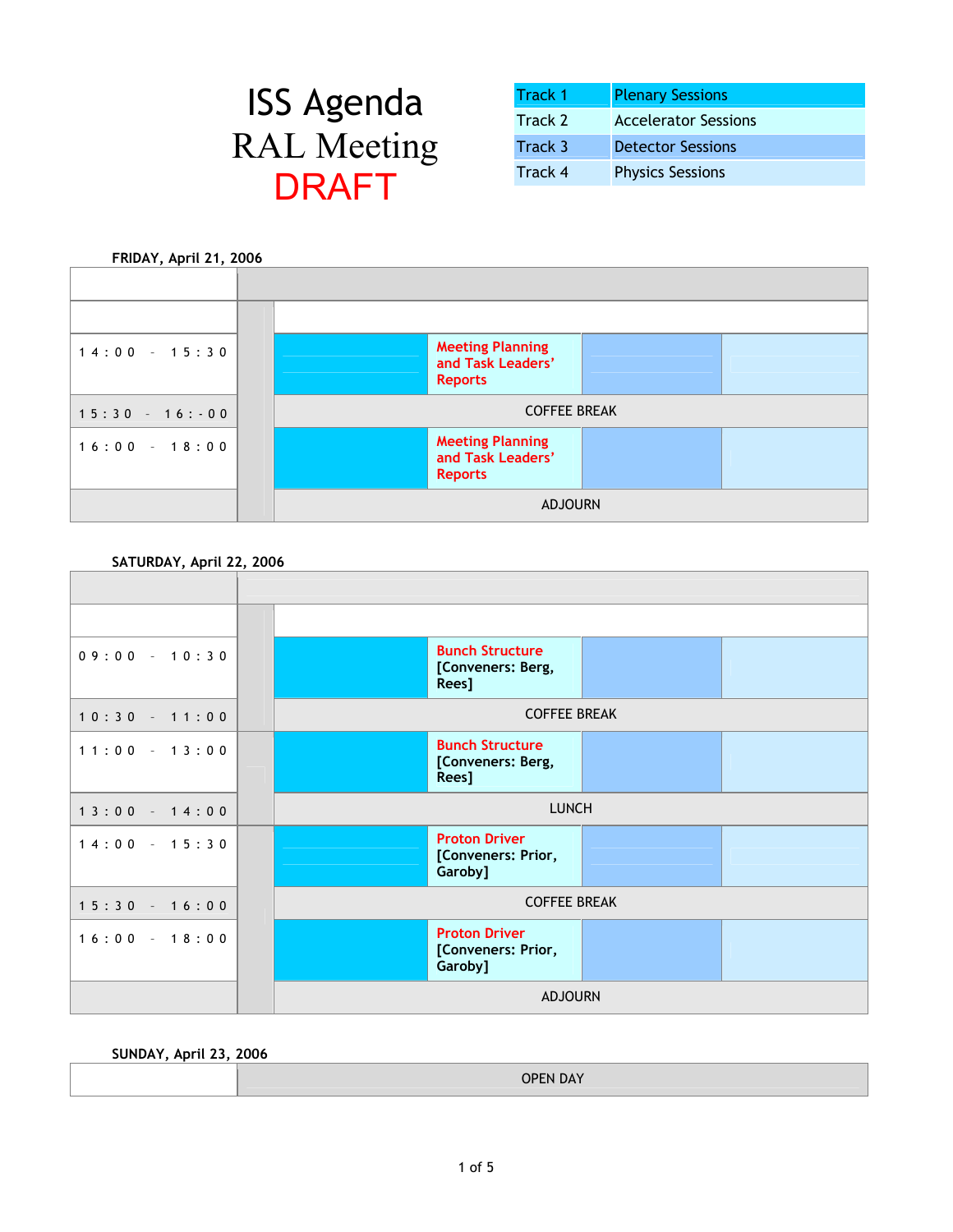| <b>Track 1</b> | <b>Plenary Sessions</b>     |
|----------------|-----------------------------|
| Track 2        | <b>Accelerator Sessions</b> |
| Track 3        | <b>Detector Sessions</b>    |
| Track 4        | <b>Physics Sessions</b>     |

| MONDAY, April 24, 2006 |                                                      |  |
|------------------------|------------------------------------------------------|--|
|                        |                                                      |  |
|                        |                                                      |  |
|                        |                                                      |  |
| $09:00 - 10:30$        | <b>Decay Ring</b><br>[Conveners:<br>Johnstone, Rees] |  |
|                        |                                                      |  |
| $10:30 - 11:00$        | <b>COFFEE BREAK</b>                                  |  |
| $11:00 - 13:00$        | <b>Decay Ring</b>                                    |  |
|                        | [Conveners:                                          |  |
|                        | Johnstone, Rees]                                     |  |
| $13:00 - 14:00$        | <b>LUNCH</b>                                         |  |
| $14:00 - 15:30$        | <b>Cooling</b><br>[Conveners:<br>Fernow, Mori,       |  |
|                        | Palmer]                                              |  |
| $15:30 - 16:00$        | <b>COFFEE BREAK</b>                                  |  |
| $16:00 - 18:00$        | <b>Cooling</b><br>[Conveners:                        |  |
|                        | Fernow, Mori,<br>Palmer]                             |  |
|                        | <b>ADJOURN</b>                                       |  |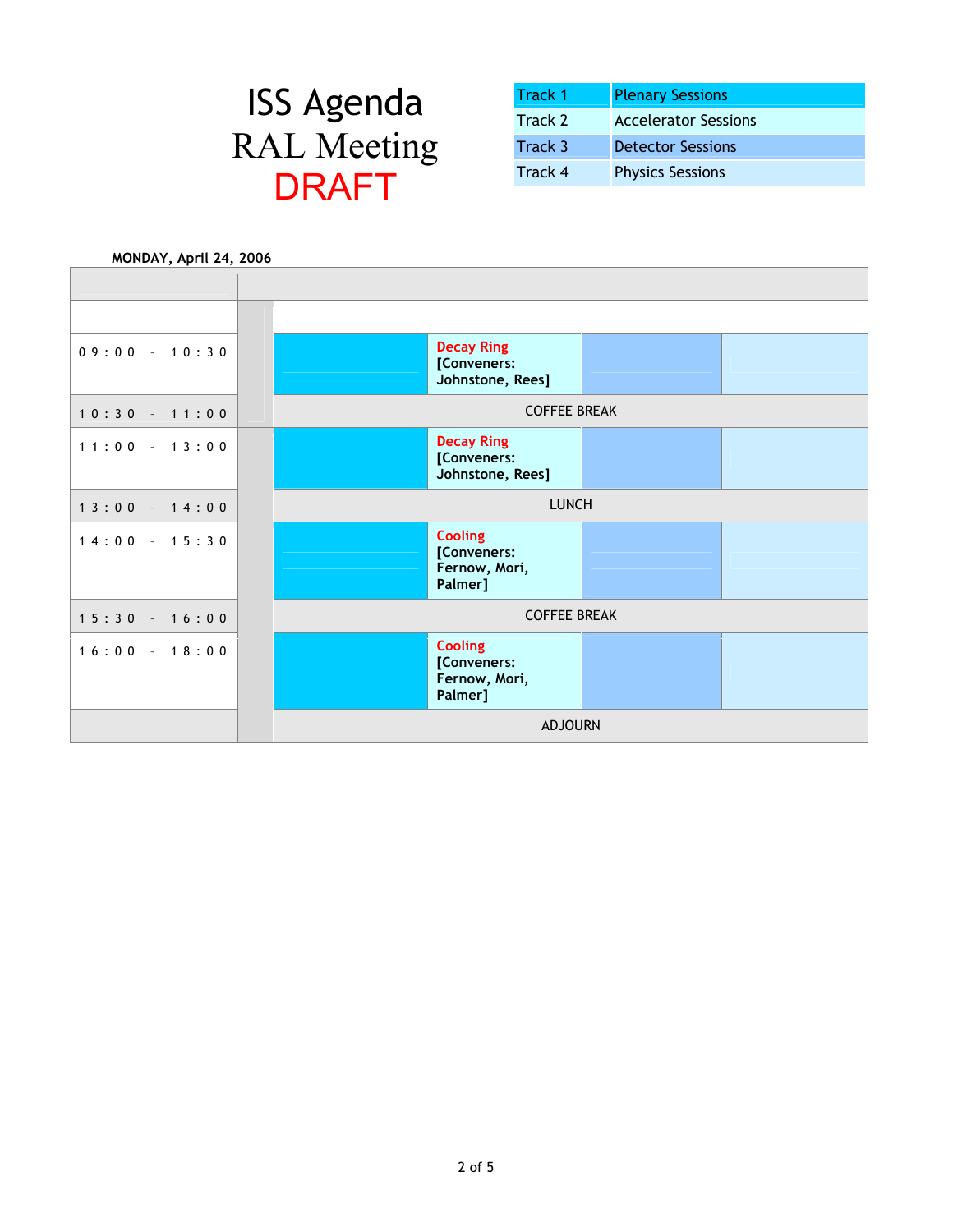| <b>Track 1</b> | <b>Plenary Sessions</b>     |
|----------------|-----------------------------|
| Track 2        | <b>Accelerator Sessions</b> |
| Track 3        | <b>Detector Sessions</b>    |
| Track 4        | <b>Physics Sessions</b>     |

| TUESDAY, April 25, 2006 |  |                                          |                                                                                 |                                                                                 |  |
|-------------------------|--|------------------------------------------|---------------------------------------------------------------------------------|---------------------------------------------------------------------------------|--|
|                         |  |                                          |                                                                                 |                                                                                 |  |
|                         |  |                                          |                                                                                 |                                                                                 |  |
|                         |  |                                          |                                                                                 |                                                                                 |  |
| $09:00 - 11:00$         |  | <b>Opening Plenary</b><br><b>Session</b> |                                                                                 |                                                                                 |  |
| $11:00 - 11:30$         |  |                                          | <b>COFFEE BREAK</b>                                                             |                                                                                 |  |
| $11:30 - 13:00$         |  | <b>Plenary Session 2</b>                 |                                                                                 |                                                                                 |  |
| $13:00 - 14:00$         |  | <b>LUNCH</b>                             |                                                                                 |                                                                                 |  |
| $14:00 - 15:30$         |  |                                          | <b>Target</b><br>[Conveners:<br>Bennett, Kirk]                                  |                                                                                 |  |
|                         |  |                                          |                                                                                 |                                                                                 |  |
| $15:30 - 16:00$         |  | <b>COFFEE BREAK</b>                      |                                                                                 |                                                                                 |  |
| $16:00 - 18:00$         |  |                                          | <b>Joint Detector-</b><br><b>Accelerator</b><br>[Conveners:<br>Blondel, Zisman] | <b>Joint Detector-</b><br><b>Accelerator</b><br>[Conveners:<br>Blondel, Zisman] |  |
|                         |  | <b>ADJOURN</b>                           |                                                                                 |                                                                                 |  |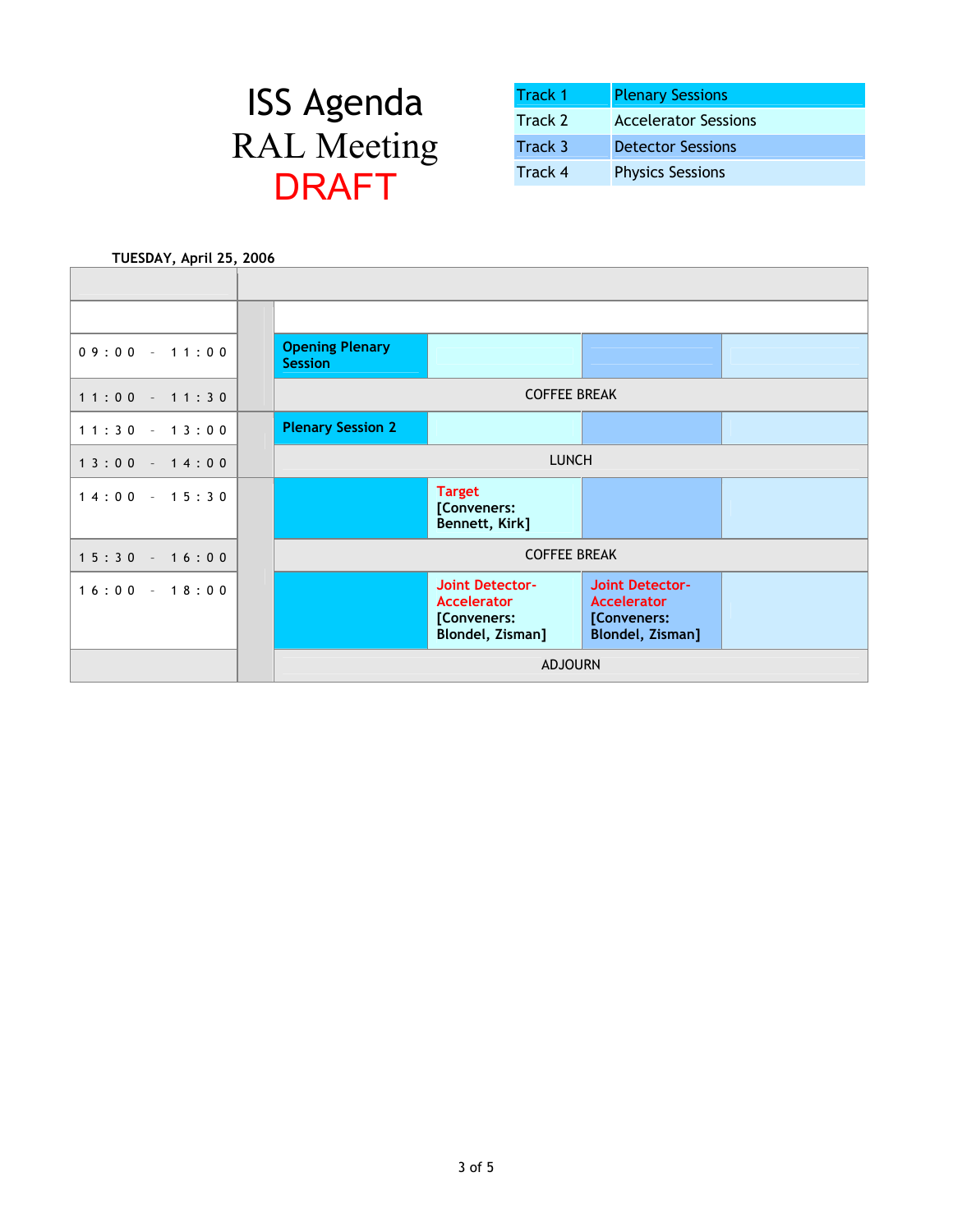| <b>Track 1</b> | <b>Plenary Sessions</b>     |
|----------------|-----------------------------|
| Track 2        | <b>Accelerator Sessions</b> |
| Track 3        | <b>Detector Sessions</b>    |
| Track 4        | <b>Physics Sessions</b>     |

| WEDNESDAY, April 26, 2006 |                                                                                  |                                                                                    |                                                                              |
|---------------------------|----------------------------------------------------------------------------------|------------------------------------------------------------------------------------|------------------------------------------------------------------------------|
|                           |                                                                                  |                                                                                    |                                                                              |
|                           |                                                                                  |                                                                                    |                                                                              |
|                           |                                                                                  |                                                                                    |                                                                              |
| $09:00 - 10:30$           | <b>Joint Accelerator-</b><br><b>Physics</b><br>[Conveners:<br>Nagashima, Zisman] |                                                                                    | Joint Accelerator-<br><b>Physics</b><br>[Conveners:<br>Nagashima,<br>Zisman] |
| $10:30 - 11:00$           | <b>COFFEE BREAK</b>                                                              |                                                                                    |                                                                              |
| $11:00 - 13:00$           | <b>Acceleration</b><br>Conveners: [Berg,                                         |                                                                                    |                                                                              |
|                           | Méot]                                                                            |                                                                                    |                                                                              |
| $13:00 - 14:00$           | <b>LUNCH</b>                                                                     |                                                                                    |                                                                              |
| $14:00 - 15:30$           | <b>Accelerator</b><br><b>Summary</b><br>[Convener: Zisman]                       |                                                                                    |                                                                              |
| $15:30 - 16:00$           | <b>COFFEE BREAK</b>                                                              |                                                                                    |                                                                              |
| $16:00 - 18:00$           | <b>Plenary Parallel</b><br>[Conveners:<br>Blondel, Nagashima,<br>Zisman]         | <b>Plenary Parallel</b><br>[Conveners:<br><b>Blondel,</b><br>Nagashima,<br>Zisman] | <b>Plenary Parallel</b><br>[Conveners:<br>Blondel,<br>Nagashima,<br>Zisman]  |
|                           | <b>ADJOURN</b>                                                                   |                                                                                    |                                                                              |